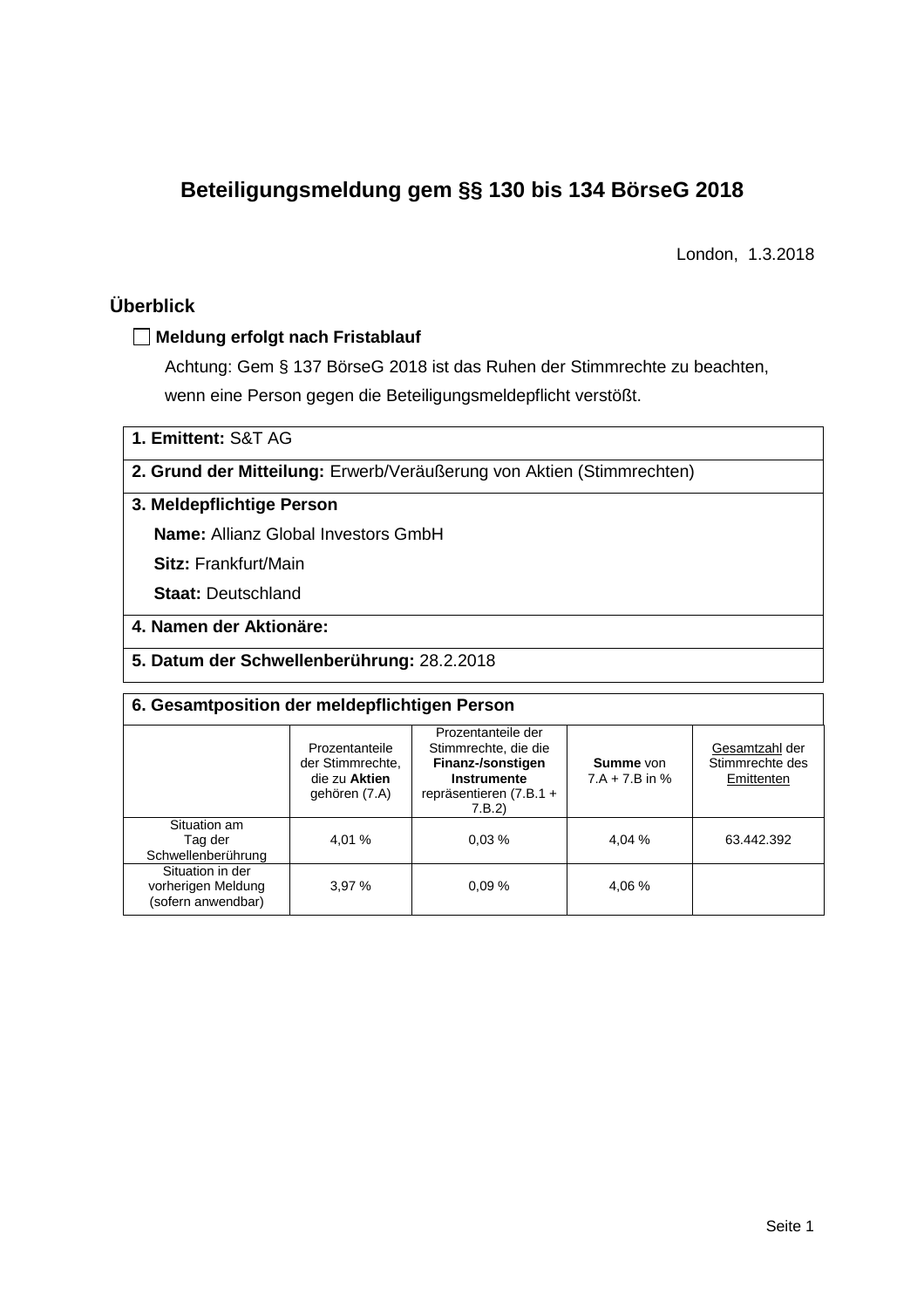# **Details**

 $\overline{\Gamma}$ 

# **7. Details über die gehaltenen Instrumente am Tag der Berührung der Schwelle:**

| A: Stimmrechte, die zu Aktien gehören |                                              |                                      |                                         |                                         |  |  |  |  |
|---------------------------------------|----------------------------------------------|--------------------------------------|-----------------------------------------|-----------------------------------------|--|--|--|--|
| <b>ISIN der Aktien</b>                | Anzahl der Stimmrechte                       |                                      | Prozentanteil der Stimmrechte           |                                         |  |  |  |  |
|                                       | <b>Direkt</b><br>$(S$ 130 Börse $G$<br>2018) | Indirekt<br>$(S$ 133 BörseG<br>2018) | <b>Direkt</b><br>(§ 130 BörseG<br>2018) | Indirekt<br>$(S$ 133 Börse $G$<br>2018) |  |  |  |  |
| AT0000A0E9W5                          | 2.541.103                                    |                                      | 4.01 %                                  | 0.00%                                   |  |  |  |  |
| Subsumme A                            | 2.541.103                                    |                                      |                                         | 4.01 %                                  |  |  |  |  |

| B 1: Finanzinstrumente / sonstige Instrumente gem § 131 Abs 1 Z 1 BörseG 2018                                                                        |  |  |  |  |  |  |  |
|------------------------------------------------------------------------------------------------------------------------------------------------------|--|--|--|--|--|--|--|
| Anzahl der Stimmrechte<br>Prozentanteil der<br>Verfalldatum<br>Ausübungsfrist<br>die erworben werden<br>Art des Instruments<br>Stimmrechte<br>können |  |  |  |  |  |  |  |
|                                                                                                                                                      |  |  |  |  |  |  |  |
| Subsumme B.1                                                                                                                                         |  |  |  |  |  |  |  |

| B 2: Finanzinstrumente / sonstige Instrumente gem § 131 Abs 1 Z 2 BörseG 2018 |              |                |                                    |                           |                                     |  |  |
|-------------------------------------------------------------------------------|--------------|----------------|------------------------------------|---------------------------|-------------------------------------|--|--|
| Art des<br>Instruments                                                        | Verfalldatum | Ausübungsfrist | Physisches oder<br>Cash Settlement | Anzahl der<br>Stimmrechte | Prozentanteil<br>der<br>Stimmrechte |  |  |
| Contract for<br>difference                                                    | N/A          | N/A            | Cash                               | 22.175                    | 0.03%                               |  |  |
|                                                                               |              |                | Subsumme B.2                       | 22.175                    | 0.03%                               |  |  |

 $\overline{\phantom{a}}$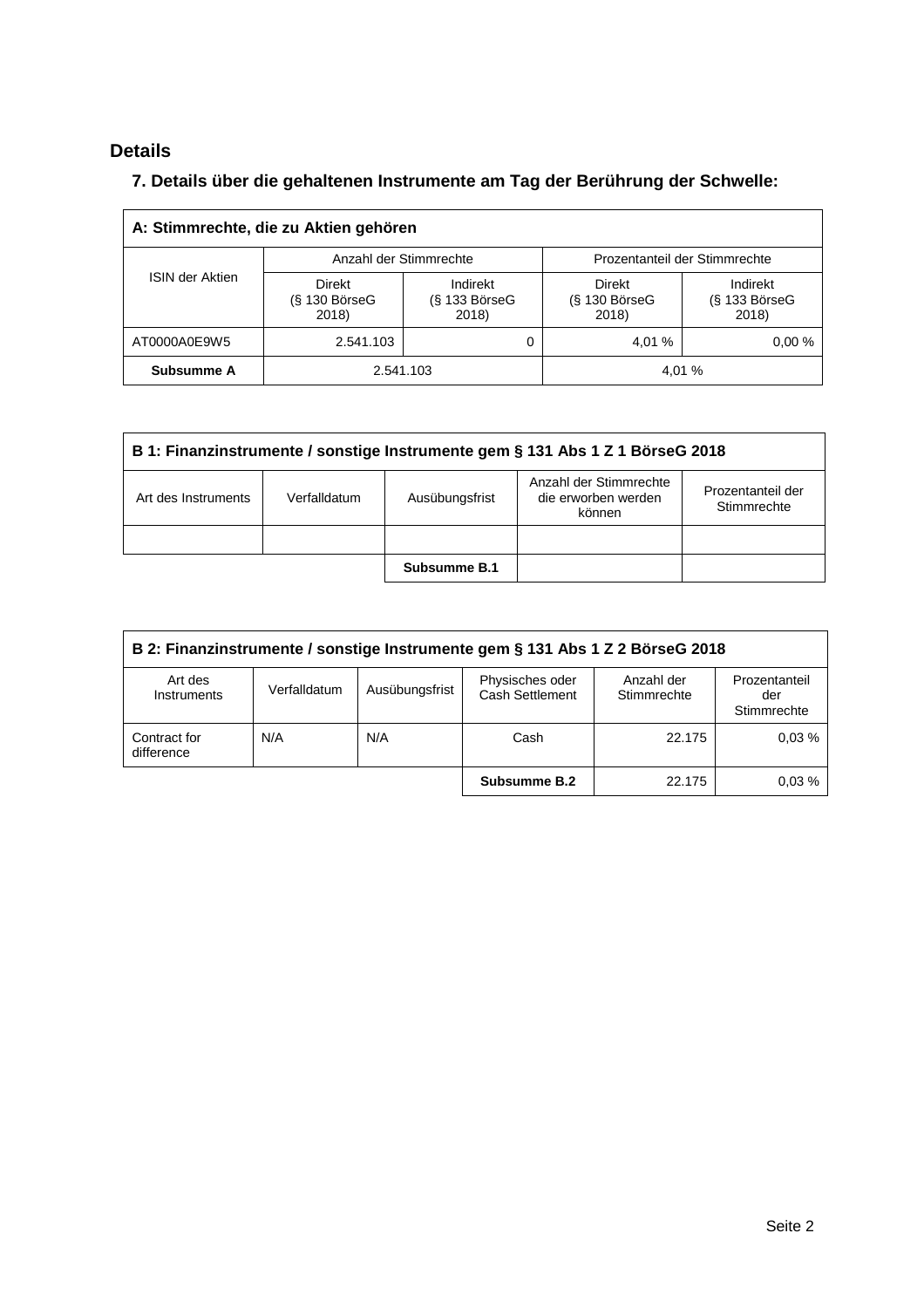## **8. Information in Bezug auf die meldepflichtige Person:**

 Die meldepflichtige Person (Punkt 3) wird nicht von einer natürlichen/juristischen Person kontrolliert und kontrolliert auch keine andere Person, die direkt oder indirekt Instrumente am Emittenten hält.

 $\boxtimes$  Volle Kette der kontrollierten Unternehmen, über die die Stimmrechte und/oder Finanz-/sonstigen Instrumente gehalten werden, beginnend mit der obersten kontrollierenden natürlichen oder juristischen Person:

| Ziffer | <b>Name</b>                             | Direkt kontrolliert<br>durch Ziffer | Direkt gehaltene<br>Stimmrechte in<br>Aktien $(\%)$ | Direkt gehaltene<br>Finanz-<br>/sonstige<br>Instrumente (%) | <b>Total von</b><br>beiden (%) |
|--------|-----------------------------------------|-------------------------------------|-----------------------------------------------------|-------------------------------------------------------------|--------------------------------|
|        | Allianz SE                              |                                     |                                                     |                                                             |                                |
| 2      | Allianz Asset<br>Management AG          |                                     |                                                     |                                                             |                                |
| 3      | Allianz Global<br><b>Investors GmbH</b> | っ                                   | 4,01 %                                              | 0.03%                                                       | 4,04 %                         |
|        |                                         |                                     |                                                     |                                                             |                                |

## **9. Im Falle von Stimmrechtsvollmacht**

Datum der Hauptversammlung: -

Stimmrechtsanteil nach der Hauptversammlung: - entspricht - Stimmrechten

## **10. Sonstige Kommentare:**

-

London am 1.3.2018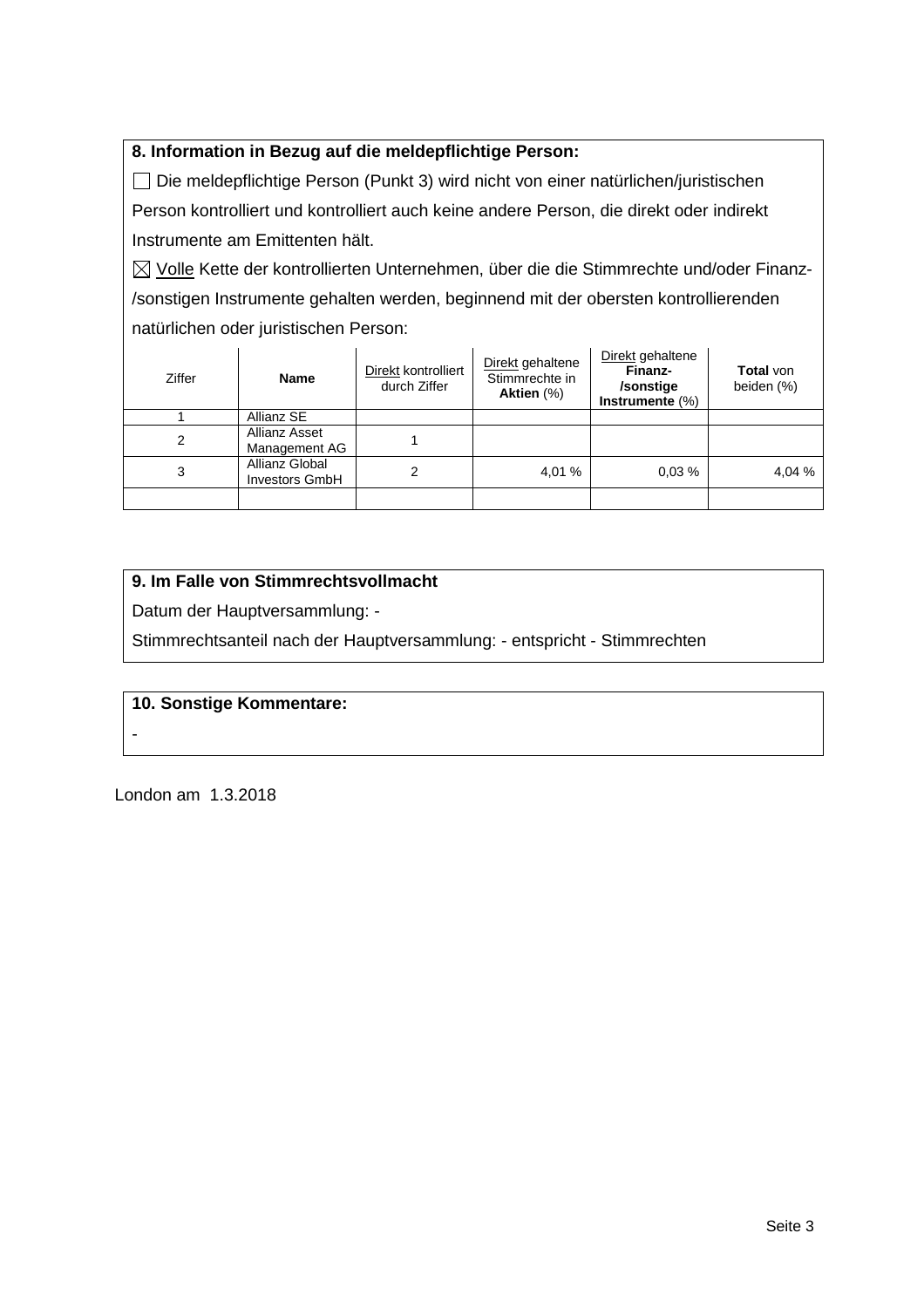# **Major holdings notification pursuant to Sec. 130 to 134 BörseG 2018**

London, 1.3.2018

### **Overview**

#### **Notification made after deadline**

Caution: In case of violations of major holdings notification rules, please pay attention to Section 137 BörseG 2018 (Suspension of voting rights)

**1. Issuer:** S&T AG

**2. Reason for the notification:** Acquisition or disposal of voting rights

### **3. Person subject to notification obligation**

**Name:** Allianz Global Investors GmbH

**City:** Frankfurt/Main

**Country:** Deutschland

#### **4. Name of shareholder(s):**

### **5. Date on which the threshold was crossed or reached:** 28.2.2018

#### **6. Total positions**

|                                                                                | % of voting rights<br>attached to<br>shares $(7.A)$ | % of voting rights<br>through<br>financial/other<br>instruments $(7.B.1 +$<br>7.B.2 | <b>Total</b> of both in %<br>$(7.A + 7.B)$ | Total number of<br>voting rights of<br>issuer |
|--------------------------------------------------------------------------------|-----------------------------------------------------|-------------------------------------------------------------------------------------|--------------------------------------------|-----------------------------------------------|
| Resulting situation on the<br>date on which threshold<br>was crossed / reached | 4.01 %                                              | 0.03%                                                                               | 4,04 %                                     | 63.442.392                                    |
| Position of previous<br>notification (if applicable)                           | 3.97%                                               | 0.09%                                                                               | 4,06 %                                     |                                               |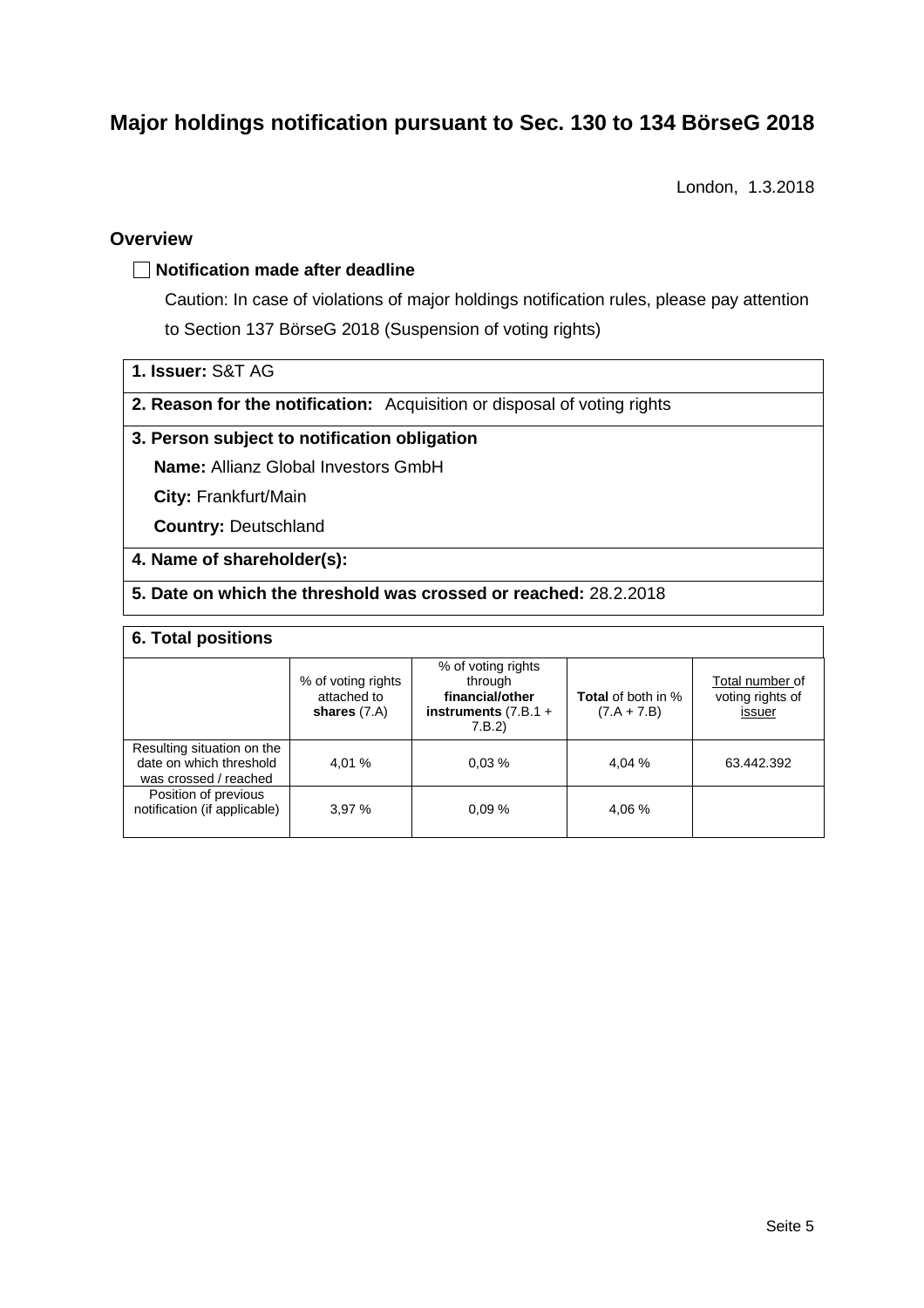# **Details**

## **7. Notified details of the resulting situation:**

| A: Voting rights attached to shares |                                           |                                      |                                           |                                      |  |  |  |
|-------------------------------------|-------------------------------------------|--------------------------------------|-------------------------------------------|--------------------------------------|--|--|--|
|                                     | Number of voting rights                   |                                      | % of voting rights                        |                                      |  |  |  |
| <b>ISIN Code</b>                    | <b>Direct</b><br>(Sec 130 BörseG<br>2018) | Indirect<br>(Sec 133 BörseG<br>2018) | <b>Direct</b><br>(Sec 130 BörseG<br>2018) | Indirect<br>(Sec 133 BörseG<br>2018) |  |  |  |
| AT0000A0E9W5                        | 2.541.103                                 | 0                                    | 4.01 %                                    | 0.00%                                |  |  |  |
| <b>SUBTOTAL A</b>                   | 2.541.103                                 |                                      |                                           | 4.01 %                               |  |  |  |

| B 1: Financial / Other Instruments pursuant to Sec. 131 para. 1 No. 1 BörseG 2018 |                        |                     |                                                                                      |                    |  |  |
|-----------------------------------------------------------------------------------|------------------------|---------------------|--------------------------------------------------------------------------------------|--------------------|--|--|
| Type of instrument                                                                | <b>Expiration Date</b> | Exercise Period     | Number of voting<br>rights that may be<br>acquired if the<br>instrument is exercised | % of voting rights |  |  |
|                                                                                   |                        |                     |                                                                                      |                    |  |  |
|                                                                                   |                        | <b>SUBTOTAL B.1</b> |                                                                                      |                    |  |  |

| B 2: Financial / Other Instruments pursuant to Sec. 131 para. 1 No. 2 BörseG 2018 |                    |                    |                               |                            |                       |  |  |
|-----------------------------------------------------------------------------------|--------------------|--------------------|-------------------------------|----------------------------|-----------------------|--|--|
| Type of instrument                                                                | Expiration<br>Date | Exercise<br>Period | Physical /<br>Cash Settlement | Number of<br>voting rights | % of voting<br>rights |  |  |
| Contract for<br>difference                                                        | N/A                | N/A                | Cash                          | 22.175                     | 0.03%                 |  |  |
|                                                                                   |                    |                    | <b>SUBTOTAL B.2</b>           | 22.175                     | 0.03%                 |  |  |